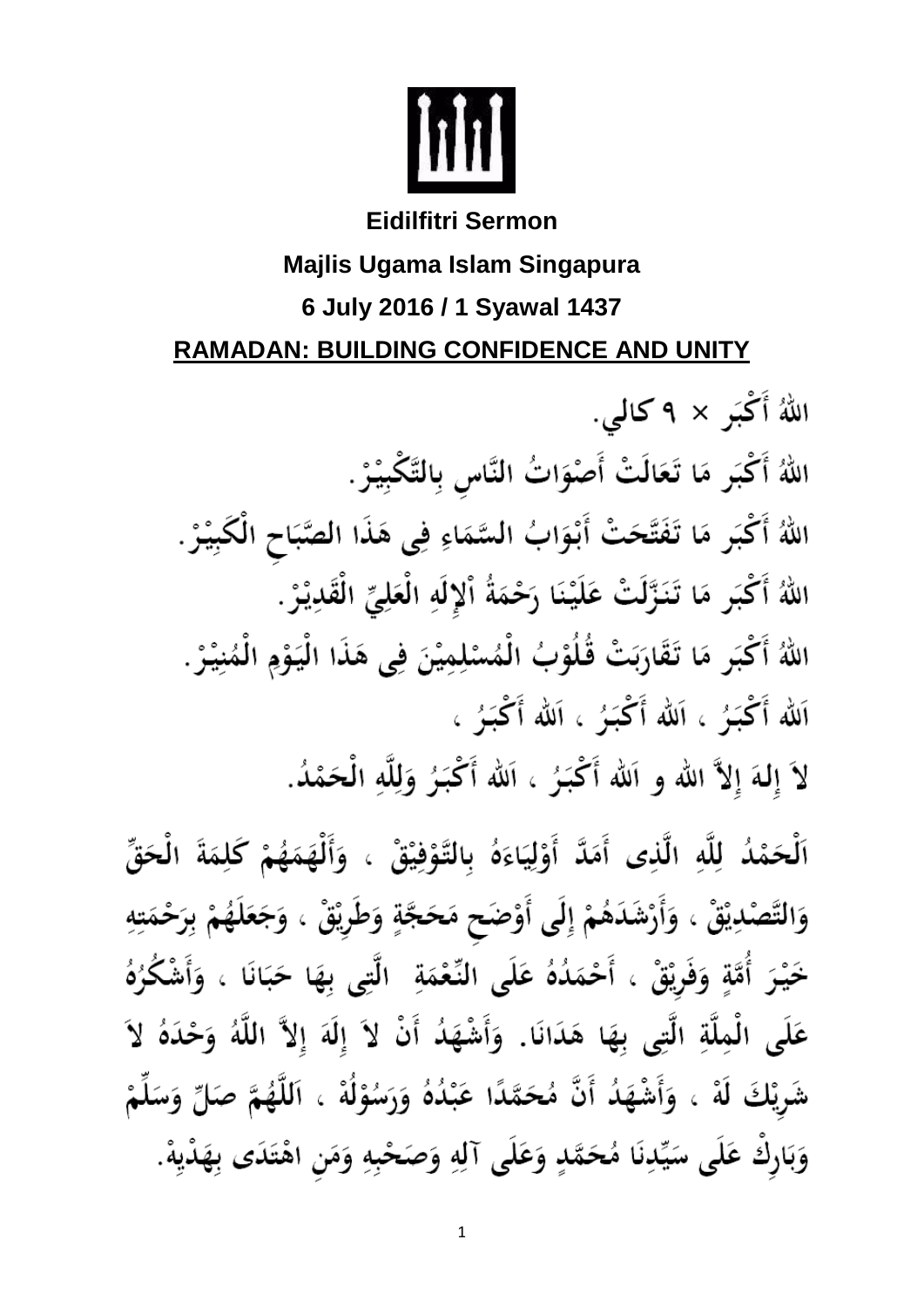أَمَّا بَعْد، فَيَا عِباَدَ الله، اتَّقُوا اللهَ أُوْصِي نَفْسِي وَإِيَّاكُم بِتَقْوَى اللهِ<br>وَطَاعَتِهِ.

Beloved Muslimin and Muslimat.

On this blessed glorious morning, let us extend our praises and deepest gratitude to Allah, the One and Only Lord of the Universe. Allah, The Most Exalted, has bestowed upon us the blessing of the month of Ramadan. A month that has allowed us to rejuvenate our iman and taqwa; a month that has boosted our yearning to perform acts of worship and good deeds, and our inclination for peace and compassion. Let us pray that every single act of worship and good deed that we have performed throughout this month will be accepted by Allah, and will be favourably valued on our scale of deeds in the hereafter. Amin ya Rabbal 'Alamin.

## **RAMADAN BUILDS CONFIDENCE WITHIN THE COMMUNITY**

Dear brothers and sisters, on this blessed morning, I would like to invite everyone of us present today to reflect upon the pearls of wisdom and lessons that we have gained from this last blessed month of Ramadan. Do we remember how we were willing to endure hunger and thirst, all for the sake fulfilling our obligation to Allah?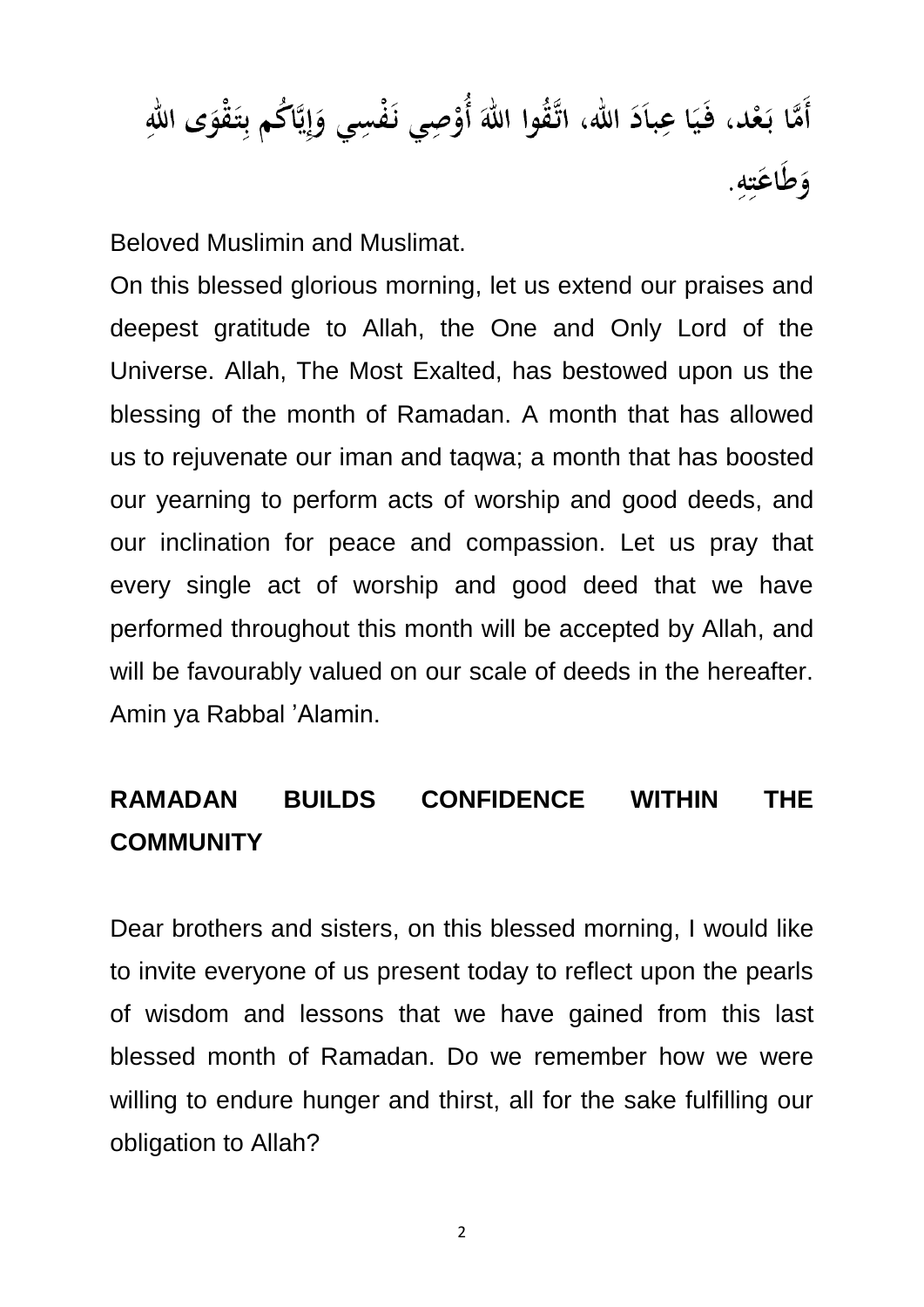Remember, how out of fear of committing a sin that could cause a flaw in our worship, we were more mindful of our speech and actions throughout Ramadan? We frequented the mosques and enlivened the nights of Ramadan with terawih and tahajjud prayers, as well as recitations of the Quran – when we may not have been able to do during other months. We have also witnessed how eager most of us were in coming forward to help those who are in need and facing difficulties, in whatever way we could assist.

This is the result of the training that we have undergone throughout Ramadan. This is the outcome of taqwa. It does not only bring us closer to Allah s.w.t. but also cultivates closer ties between fellow human beings. This is the form of taqwa which we desire. It is in line with what Allah s.w.t. says in Surah Ali-Imran, verses 133-134:

﴾ وَسَادِعُوٓاْ إِلَىٰ مَغۡفِرَةٍ مِّن رَّبِّكُمۡ وَجَنَّةٍ عَرَضُهَا ٱلسَّمَٰوَاتُ وَٱلْأَرْضُ أَعِدَّتْ لِلْمُتَّقِينَ (٣٣) ٱلَّذِينَ يُنِفِقُونَ فِي ٱلسَّرَّآءِ وَٱلضَّرَّآءِ وَٱلْكَنظِمِينَ ٱلْعَيْظ وَٱلْعَافِينَ عَنِ ٱلنَّاسِّ وَٱللَّهُ يُحِبُّ ٱلْمُعۡسِنِينَ ۚ (٣٤

Meaning: *"And hasten to forgiveness from your Lord and a garden (Heaven) as wide as the skies and earth, which is prepared for the righteous. [They are] those who give in prosperity and adversity, and those who restrain anger, and those who are forgiving towards others. And Allah loves the doers of good."*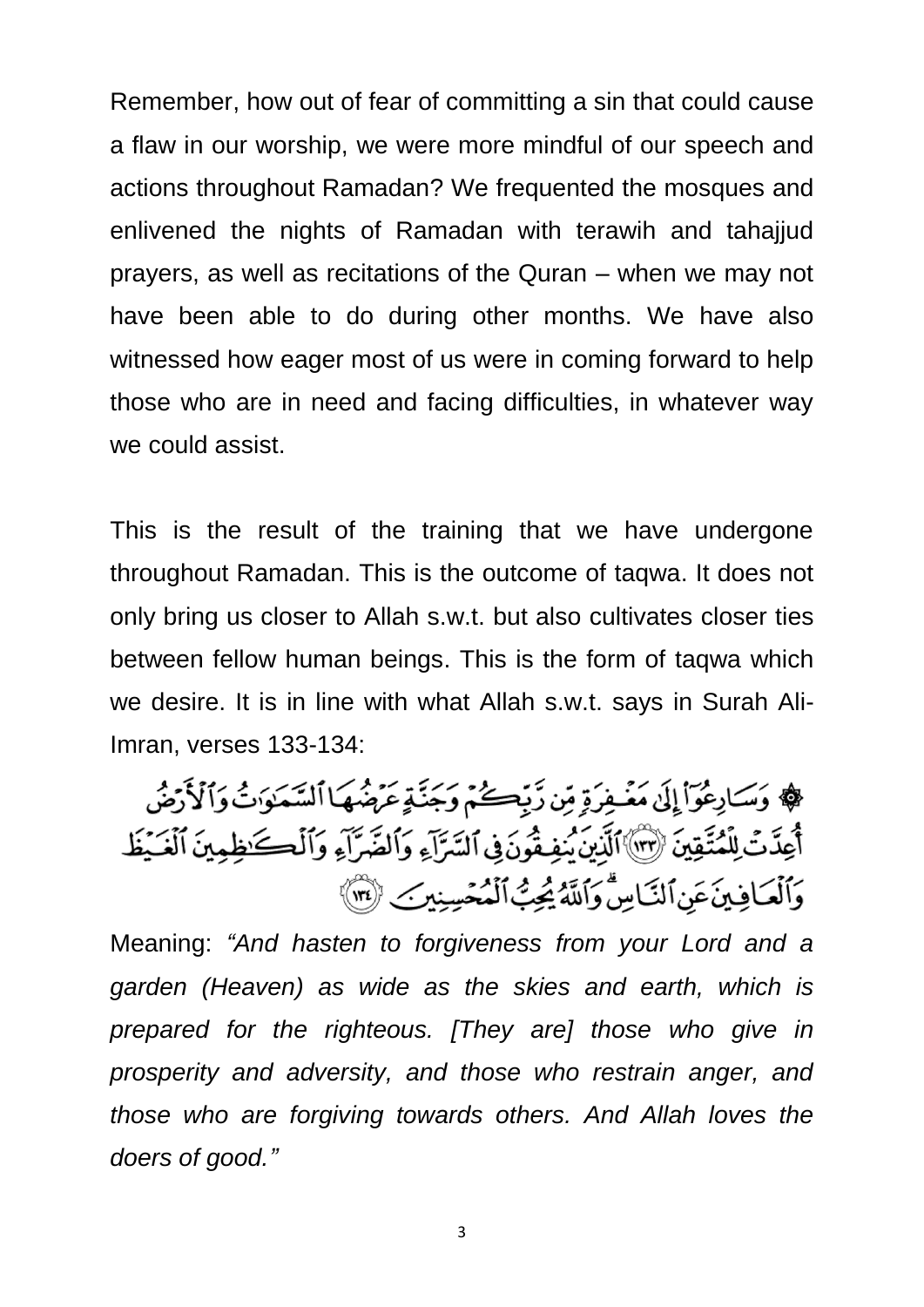Jemaah,

These verses remind us that the deeper our taqwa is, the more confident we should be of our faith and beliefs. In fact, with a stronger faith, we should be more confident when interacting with fellow Muslims as well as those of a different faith. Not as how some groups claim that the more religious and Godconscious (taqwa) we are, the more we should isolate ourselves from others in order to preserve our faith.

Throughout Ramadan, we have seen various laudable initiatives by the mosques as well as Islamic organisations that project the confidence of our Singaporean Muslim community. For example, there were mosques distributing pamphlets and brochures about Ramadan to non-Muslim neighbours that live close to the mosque. Others organised programmes for non-Muslims residents to explain to them the beauty of fasting through community *iftars* (breaking of fast). In fact, there were several non-Muslim organisations that contributed to some Muslim organisations to offer assistance to those who are in need.

This is the beauty of Islamic teachings. The early Muslim communities, equipped with confidence emanating from a deep sense of taqwa, have always been interacting with communities from different faith groups, mazhabs, races and inclinations. The more they learn and understand their religion*,* the more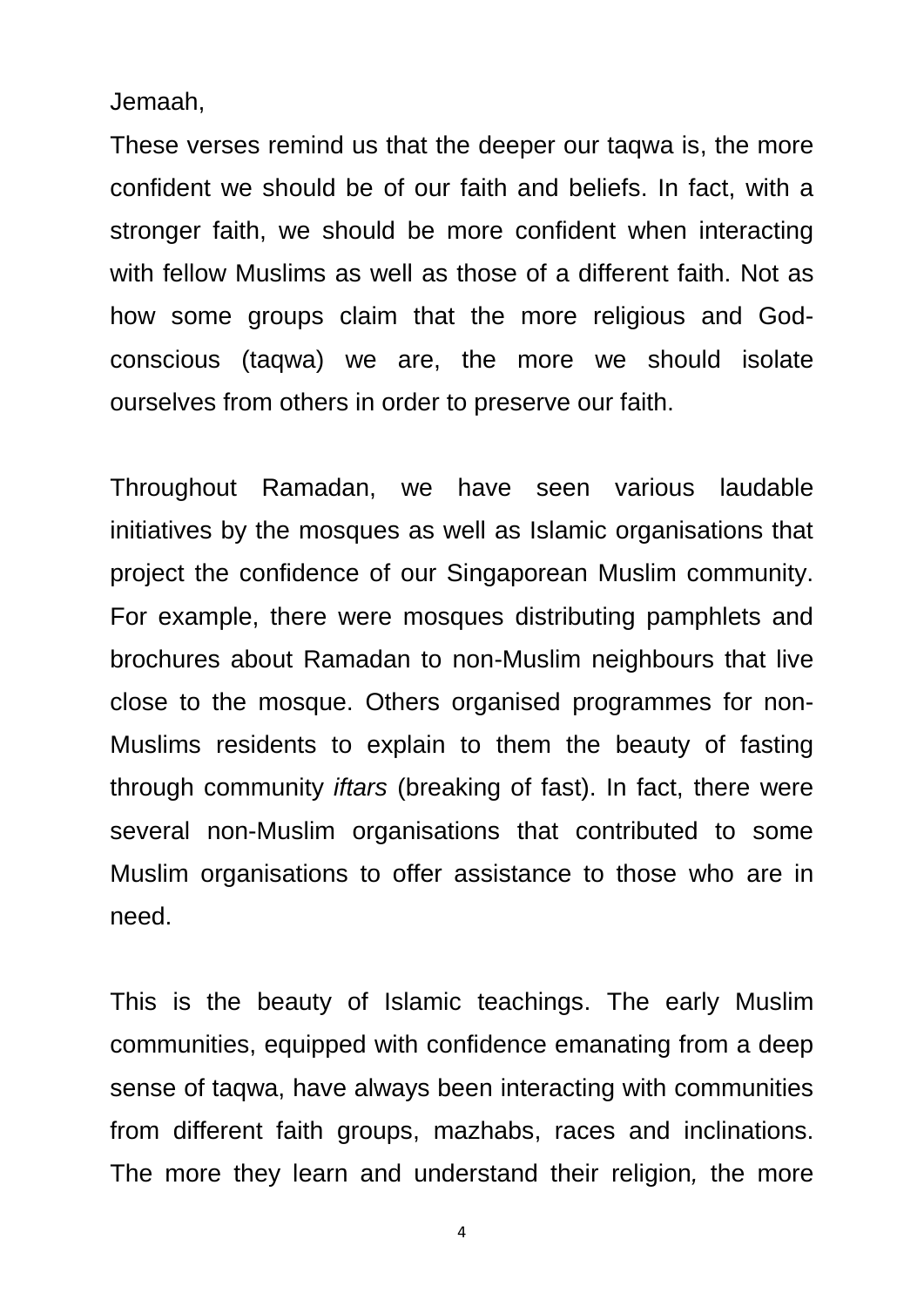confident they were that their religion and their faith will not easily be watered down simply by participating and contributing to the larger society. In fact, by realising that they are ambassadors of Islam who are responsible for presenting Islam to others, it increases their appreciation for the religion even more.

#### **A SIGN OF TAQWA: HUMILITY.**

اَلله أَكْبَرُ ، اَلله أَكْبَرُ ، اَلله أَكْبَرُ ، اَلله أَكْبَرُ وَلِلَّهِ الْحَمْدُ .

Ma'asyiral Muslimin Wa Zumratal Mukminin,

In addition to a high level of religious confidence, taqwa will also shape one to be of noble akhlak or conduct and one who is not overcome by arrogance. Those who have taqwa – despite believing that the opinion that they hold is correct and the closest to what has been ordained by Allah and His Messenger – will not deny that perhaps there is truth in the different opinion of a fellow Muslim, even if it differs from their personal beliefs. In other words, they would not allow for arrogance to overcome them and to feel that only their opinion holds true and all other opinions are wrong and should be labelled as deviant or blasphemous. If we were to meet 'religious teachers' who propagate such teachings, we should exercise great caution. If they continue to preach such messages, leave them, and look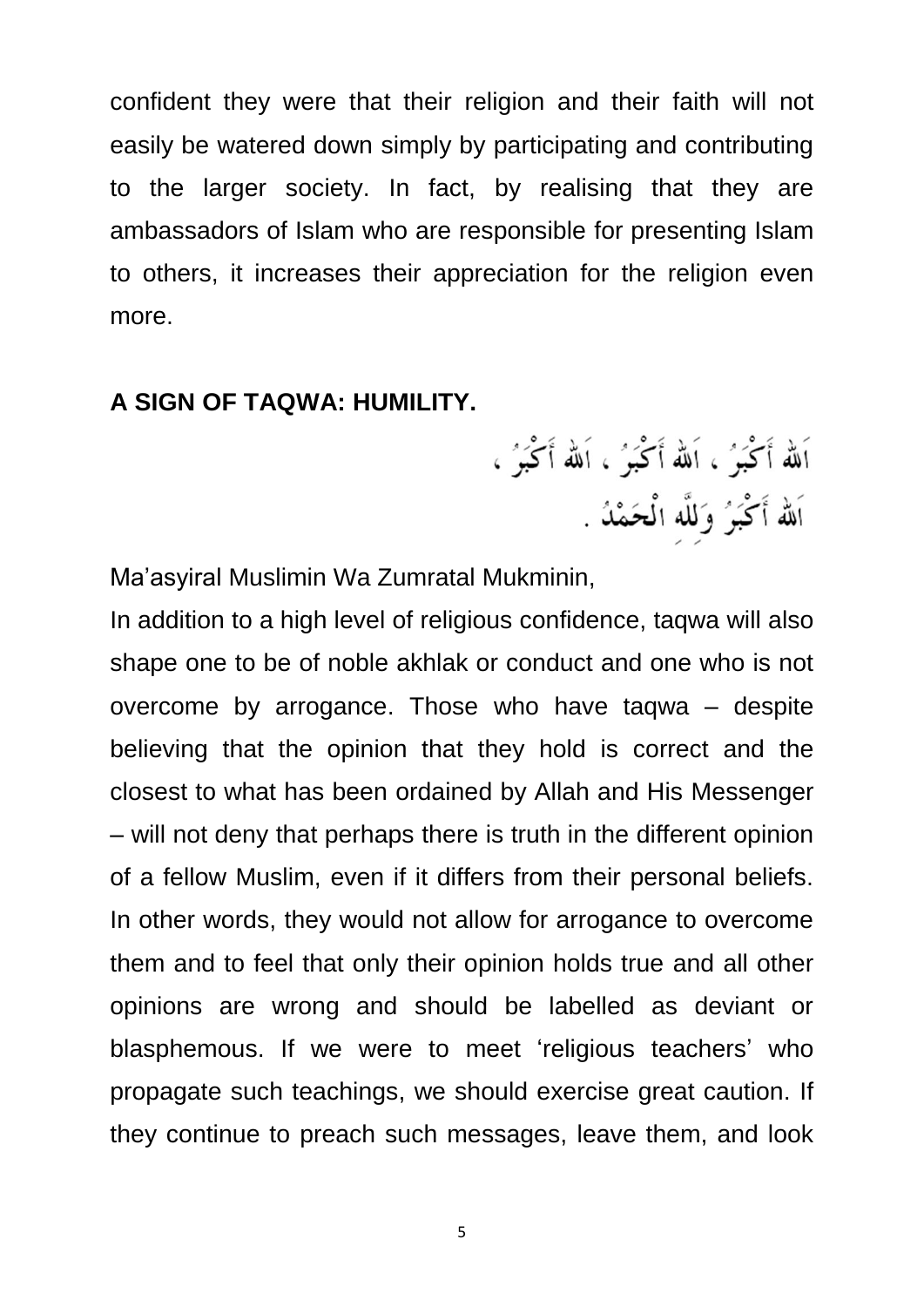instead for authoritative and properly accredited religious teachers.

Dear brothers and sisters,

Islam places great emphasis on knowledge and contemplation. The rulings within Islam are based on knowledge and rationality, open-mindedness and prioritise the unity and the *maslahah* or greater interest of the community. Hence, the Muslim community should not allow itself to be divided over endless debates on non-fundamental issues.

It is time for the Muslim community today to be confident of the noble principles and values in Islam. It is time for the Muslim community to exercise maturity in dealing with issues of differing opinions. This is what was described by a contemporary scholar, Syeikh al-Raisuni as being fair in matters of *khilaf* or difference.

One who adheres to a mazhab (school of thought), should be fair when discussing other mazhabs. And one who is more inclined to a particular opinion has to be honest in quoting the merits and strengths of differing opinions. Being fair and just will lead to greater understanding and love. To be just is to be moderate. Being just will help to extinguish any flames of fitnah, and being just will definitely unite the ummah. Allah s.w.t. says: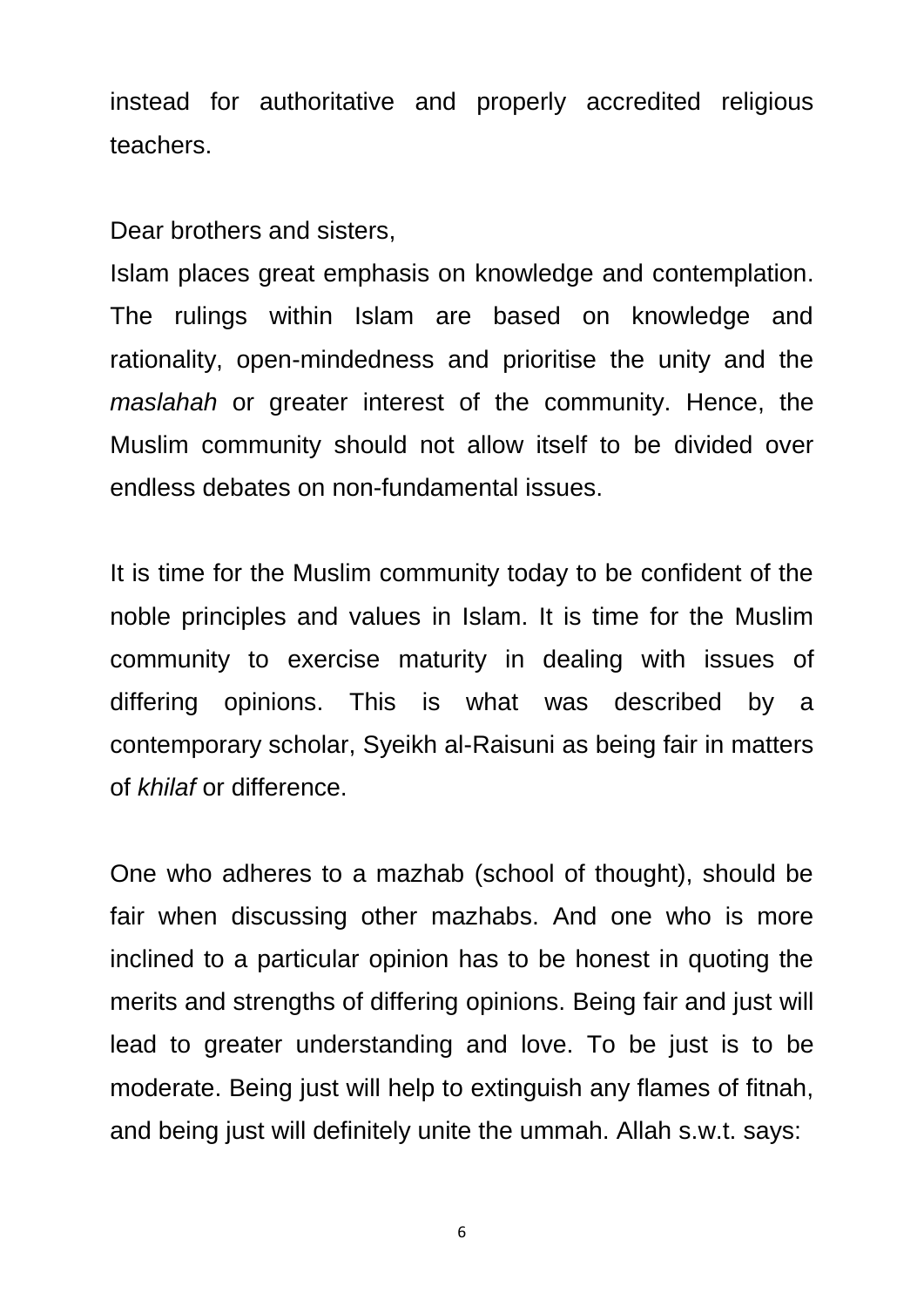يَتَأَيُّهَا ٱلَّذِينَ ءَامَنُواْ كُونُواْ قَوَّبِهِينَ لِلَّهِ شُهَدَاَءَ بِٱلْقِسَطِّ وَلَا يَجْرِمَنَّڪُمَّ شَنَـَٗانُ قَوَمٍ عَلَيَّ أَلَّا تَعۡـٰذِلُواْ أَعۡذِلُواْهُوَ أَقَدَبُ لِلتَّفَوَىٰٓ وَٱتَّقُواْ ٱللَّهَ إِنَّ ٱللَّهَ خَبِيرٌ بِمَاتَعَـمَلُوبَ ۞

Meaning: *"O you who have believed, be persistently standing firm for Allah , witnesses in justice, and do not let the hatred of a people prevent you from being just. Be just; for that is nearer to righteousness. And fear Allah; indeed, Allah is Acquainted with what you do."* [Surah al-Maidah verse 8]

A mukmin who is filled with taqwa will always be open to discussions and dialogues instead of accusing others of being in the wrong or worst, ignorantly labelling others as kafir or denouncing their Islamic faith. These are extremist tendencies which we should not allow to fester in our community.

Remember an incident during the time of Rasulullah s.a.w. that was reported by Imam Ahmad and Abu Daud: "*The Messenger of Allah (s.a.w) once came out to his Companions when they were disputing about the Divine Decree (takdir), and he turned red out of anger. He said: 'Have you been commanded to do this, or were you created for this purpose? You are using one part of the Quran against another part, and this is what led to the destruction of nations before you.*'"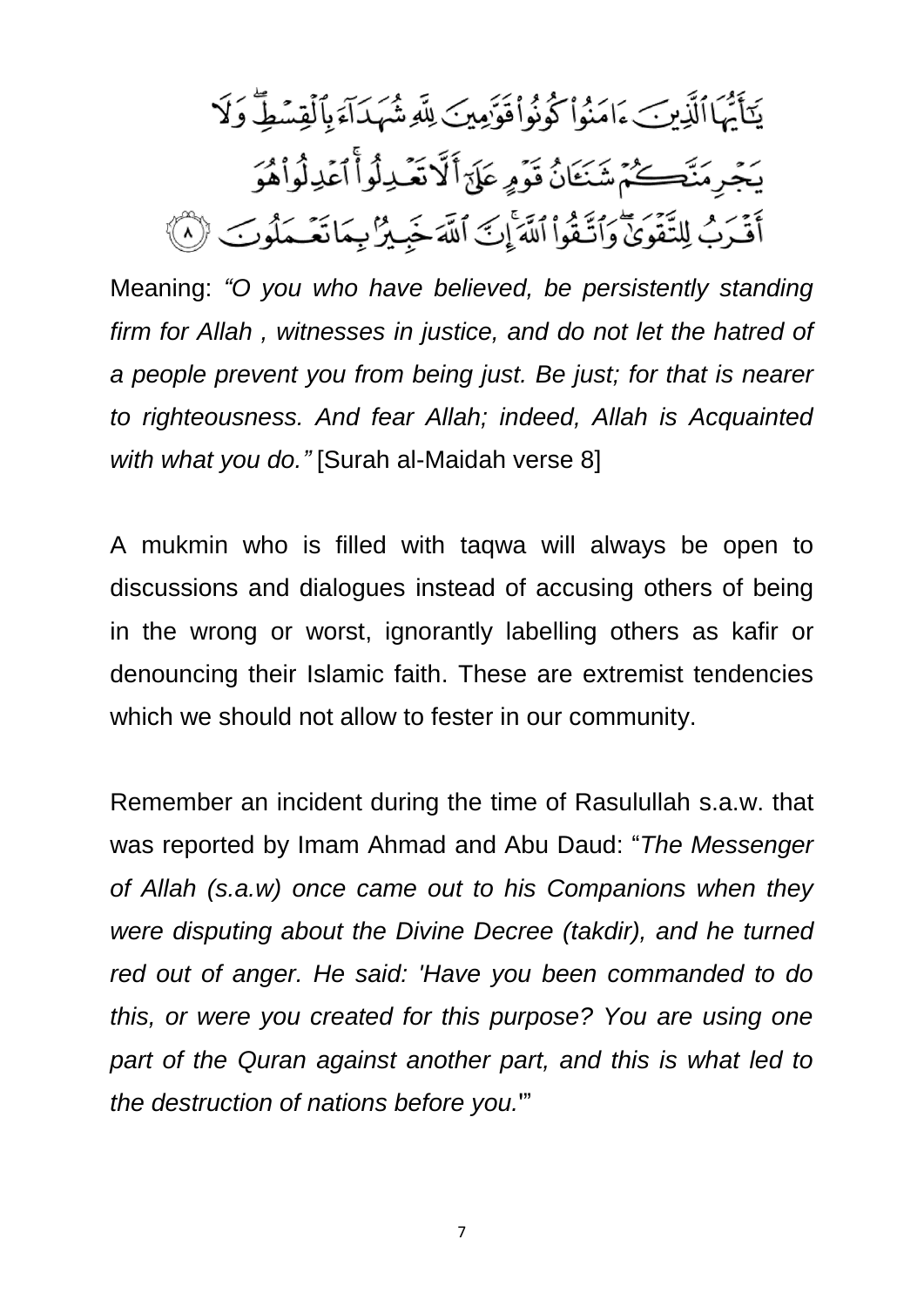Jemaah,

Just look at how extremist groups like ISIS have blatantly defiled the sanctity of the month of Ramadan with the attacks in Istanbul, Dhaka and Baghdad. Even the holy city of Madinah and the Prophet's Mosque were not spared of their violence and cruelty. The deviant ideology and sheer barbarity of such groups thrive and flourish in an atmosphere rife with communal and sectarian hatred and discord, as shown in the attacks in Baghdad, which led to the loss of hundreds of lives. It must be our duty to strongly reject this ideology of violence, and also to reject all teachings that sow the seeds of hatred towards others, whether they share our faith or are from a different faith. Hatred leads to discord, and discord creates a fertile ground which radical and extremist groups can and will exploit for their heinous agenda. Such evil acts bear unspeakable sin, and their perpetrators will be thrown into the throes of God's eternal punishment.

#### **THE DESIRED FORM OF RELIGIOSITY**

اَلله أَكْبَرُ ، اَلله أَكْبَرُ ، اَلله أَكْبَرُ ، اَلله أَكْبَرُ وَللَّه الْحَمْدُ .

Ma'asyiral Muslimin Wa Zumratal Mukminin Rahimakumullah, As I have described earlier, with a deep sense of taqwa, one will be confident to practise one's faith no matter where one is, and in whatever situation. With a deep and holistic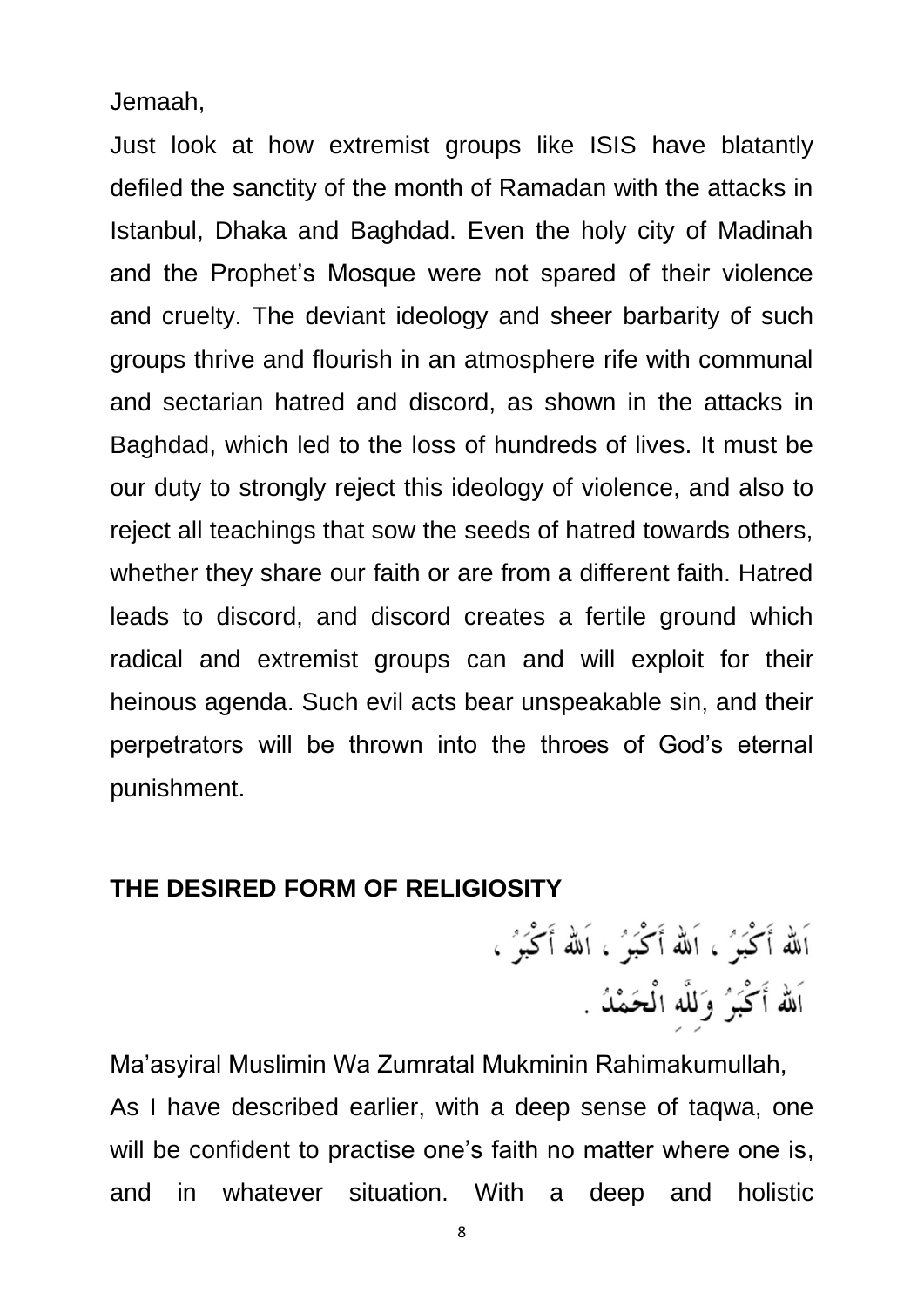understanding of Islam, a believer will be able to apply Islam within the context of the environment he or she is in, without compromising his or her religious obligations. This is an attribute that we have, and will continue to instil in every Muslim in Singapore.

However brothers and sisters, today, we may find those who seem to have lost their confidence in the religion as well as themselves. They claim that all contemporary forms of governance are devoid of Islamic values simply because they do not conform to the notion of the caliphate or an "Islamic" state. By extension, they argue that Muslims living in countries such as Singapore will never be able to be perfect or complete in their faith.

This view is extremely problematic and inaccurate. It does not reflect the examples shown during the times of Prophet s.a.w., nor does it reflect the realities of religious life today. The Prophet s.a.w. was in full consent of his companions living in Habsyah, under the rule of a non-Muslim government where they thrived as contributive citizens. Further, there was the Treaty of Madinah, drawn up by Rasulullah s.a.w. with the consent and agreement of the people of Madinah who were of different faiths and races. These are some of the evidences against the earlier problematic view I just mentioned.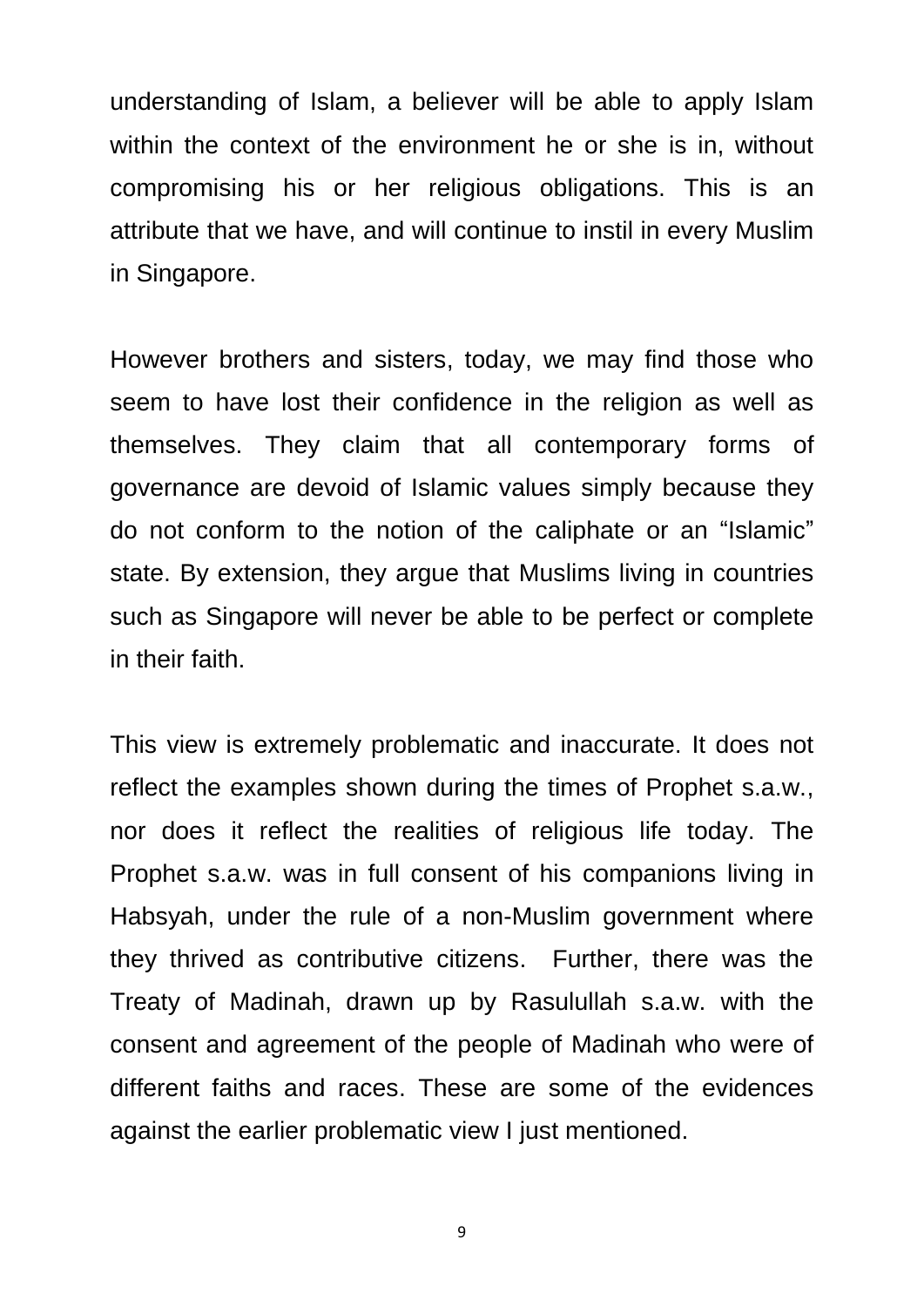In fact, as mentioned by a prominent contemporary scholar of Islam Sheikh Abdullah bin Bayyah, the Treaty of Madinah is actually a reminder of how Rasulullah s.a.w. himself upheld human rights such as the freedom of religion, honouring the rights of minorities, prioritising peaceful relations between citizens, and so on. This is the type of Islamic values that need to be nurtured by leaders, scholars and the community alike. We need to do this together.

Jemaah, this is the form of Islamic thought and religiosity that we have inherited from Muslims of the early generations, and this has been embraced by many of our scholars. It is also the Islamic practice that has been shaped in Singapore, and must continue to be developed further, for the sake of our future Muslim generations. When interacting with non-Muslims, we should display confidence and noble mannerism. We cannot let ourselves, as well as our community, to be trapped by a siege mentality – feeling as if we are often being attacked, oppressed and isolated.

### **ISLAM AND MUSLIMS IN SINGAPORE**

اَلله أَكْبَرُ ، اَلله أَكْبَرُ ، اَلله أَكْبَرُ ، اَلله أَكْبَرُ وَلِلَّهِ الْحَمْدُ .

Ma'asyiral Muslimin Wa Zumratal Mukminin Rahimakumullah,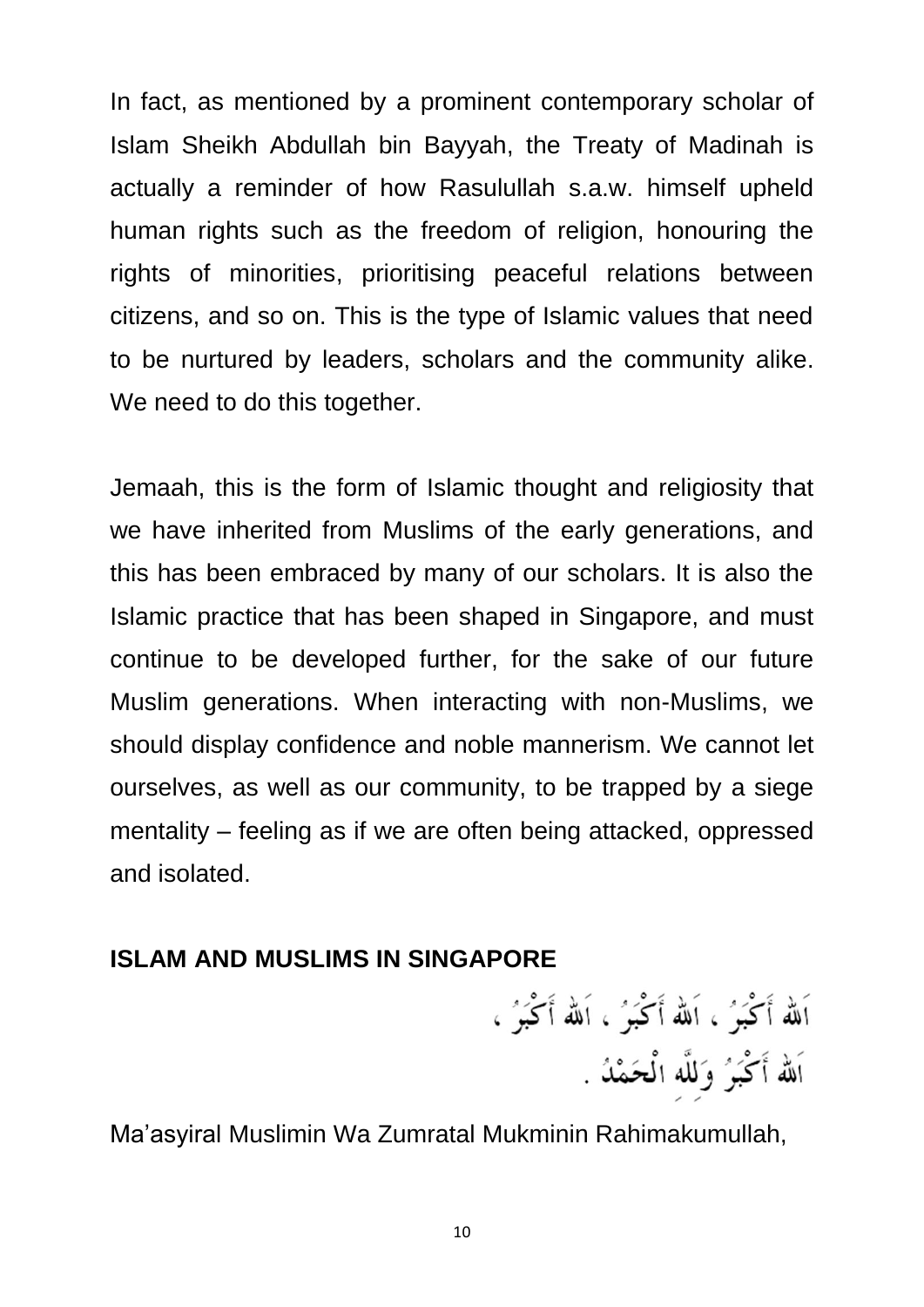The Singapore Muslim community has thus far shown a high level of confidence, despite being a minority group.

However, we should remember that it is not the numbers that define us. Rather, it is the quality of the contributions that our community delivers, and the continuous commitment that we have to offer, that make up the virtues of our Singapore Muslim community, and should remain as the foundation that we continue to build upon.

Just look at the administration and management systems of our mosques – they have been emulated and depicted as examples for many regional organisations.

Despite being a minority group, our mosques are never void of various dakwah activities for all ages and the different segments of the community. In fact, some Muslim countries have acknowledged that our mosques are more active and lively than the mosques in Muslim-majority countries.

Besides that, the Singapore Muslim community is also wellknown to have pioneered and led many efforts to strengthen the peace and understanding between the different faith groups. For example, the late Maulana Abdul Aleem Siddique founded the Inter Religious Organisation (IRO) in 1949. He was an ambassador of peace in establishing harmony between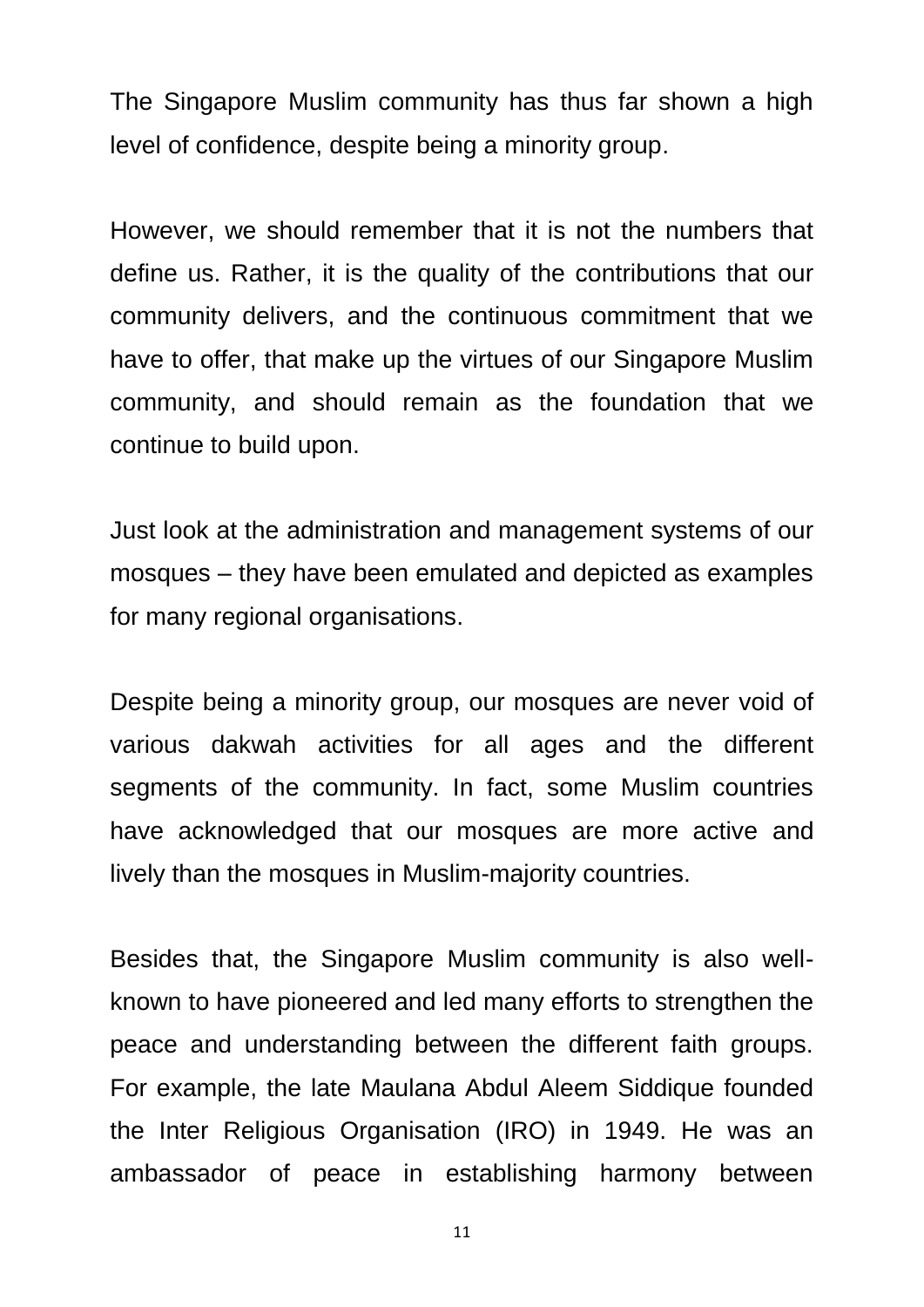different religious groups in Singapore. He centred his message of Islam by highlighting the aspect of humanity. It is hence not surprising that he was known as the pioneer of interfaith discussions, not just in this region but also in the history of the modern world.

And it is in this spirit that the Harmony Centre was set up at An-Nahdah Mosque. It serves as a symbol of commitment of the Singapore Muslim community towards peace and efforts to establish understanding between the different faith groups in our society.

All of these efforts reflect the confidence of the Singapore Muslim community in contributing to global efforts in establishing and maintaining peace. We develop ourselves based on Islamic traditions, and we move forward while holding on firmly to this tradition. It is a tradition that develops our confidence; a tradition that marries guidance from the past, the realities of the current lifestyle and the pursuit of harmony for the future.

The Singapore Muslim community has always, and must continue to play a critical role in establishing good ties with others; be it with families, friends, neighbours, and with our fellow citizens. This is certainly more advantageous for Muslims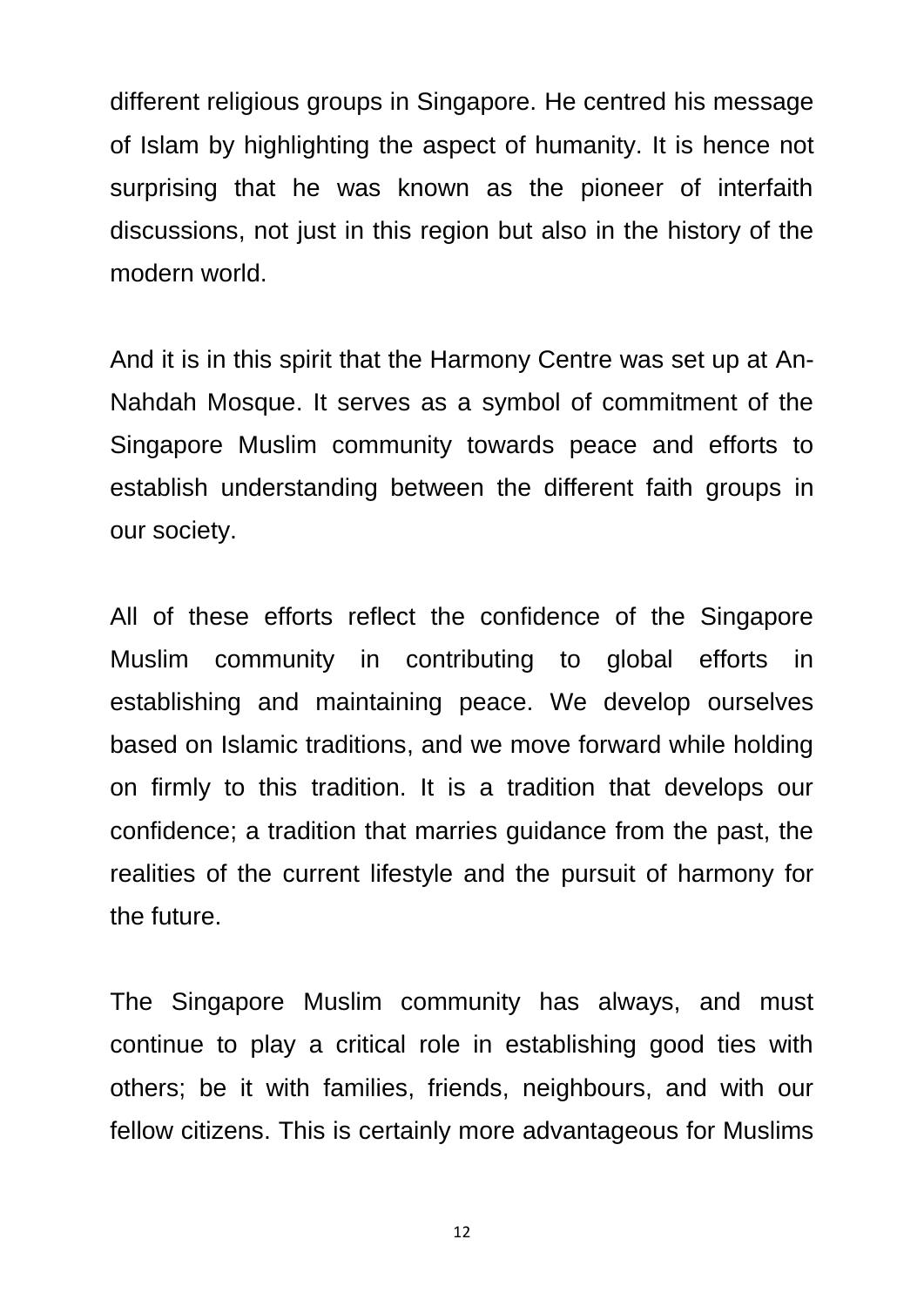in our effort to preserve the spirit of the noble teachings of Islam, and for the future of Singapore Muslims to come.

## **AFFIRMING THESE VALUES IN OURSELVES AND OUR FAMILIES**

Jemaah,

All the efforts and initiatives that I have mentioned earlier are noble efforts, and they must be continued by the current generation, as well as future generations. We would always need the lessons and examples from the past, but at the same time, we need to ride the current waves and define our own realities and future.

However this would require the commitment of each individual, and the confidence that he or she is able to positively and actively contribute to the overall prosperity of the community.

Remember my brothers and sisters, everything starts with us. Shaping the community that we would like to create starts with small but nonetheless significant efforts of every individual and family. If we envision a community that has taqwa and contributes to religion as well as world peace, then we have to pave the way. We also need to ensure that we have instilled the right values in our families and ourselves. May Allah bless our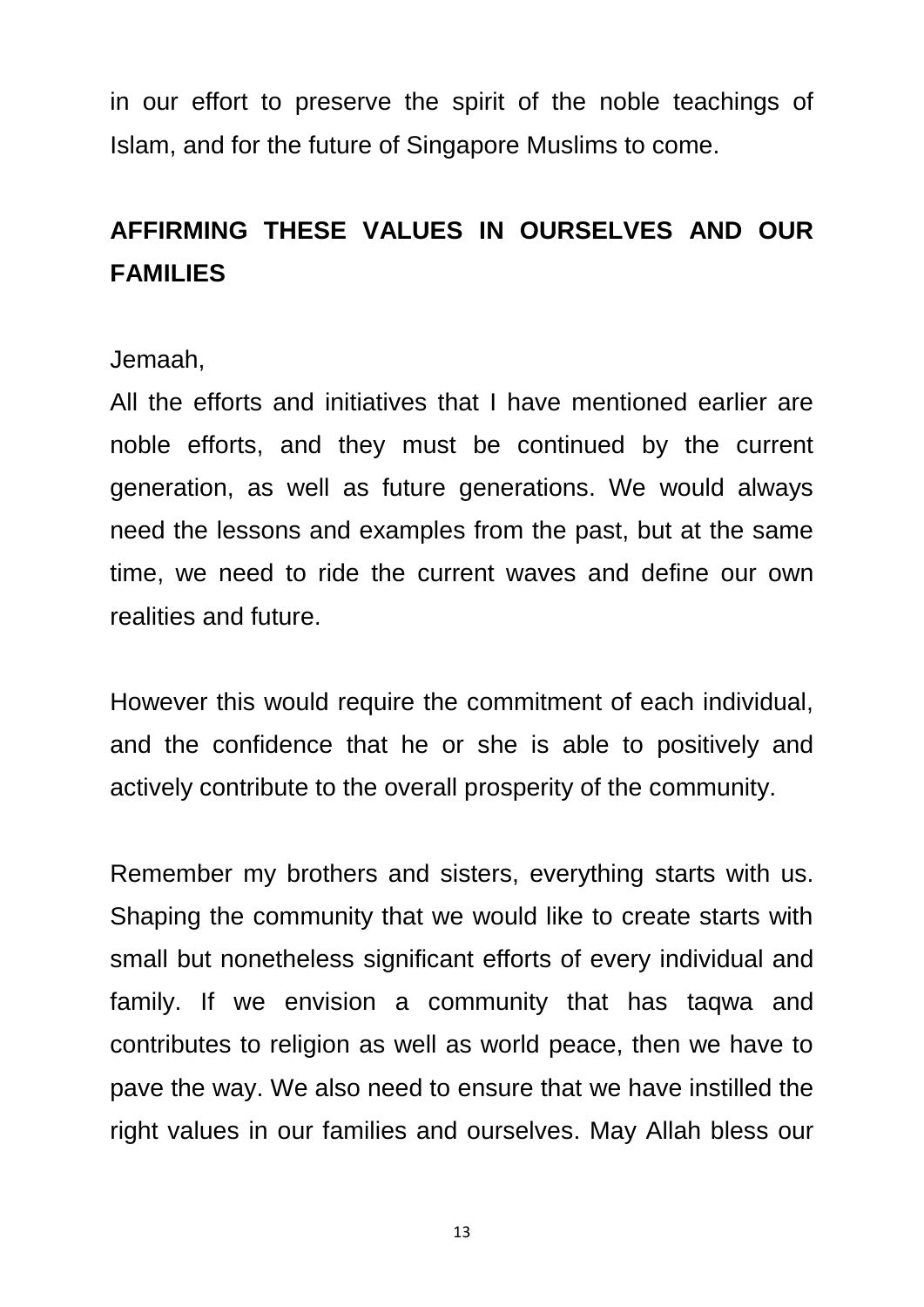efforts and ensure that Islam will continue to prosper for generations to come. Amin Ya Rabbal 'alamin.

Ya Allah, Ya Fattah Ya 'Alim,

We beseech You, for You are the One who Grants our supplications. We ask, and You give. We commit sins, and You Forgive. We deviate, and You are merciful. We strive and in You we put our trust, and in You we confide and it is You who will help us.

Ya Allah, Ya Sami' Ya Khabir,

Lead us from our current situation into something better. Guide us from weakness to strength, from difficulties to ease, from fear to peace, from humiliation to honour, from despair to resolution, from division to unity, from disorientation to guidance, and from negligence to persistence.

Ya Allah, Ya 'Afuwwun Ya Ghafur,

You are the All Knowing, You know of our situation and You hear our prayers. We beseech that You fulfil our hopes, enhance our deeds, affirm our stand, shower us with Your mercy and forgiveness upon our sins, bless us with Your gift so that we can improve our shortcomings, and make us among Your servants who are obedient to You. And on this glorious